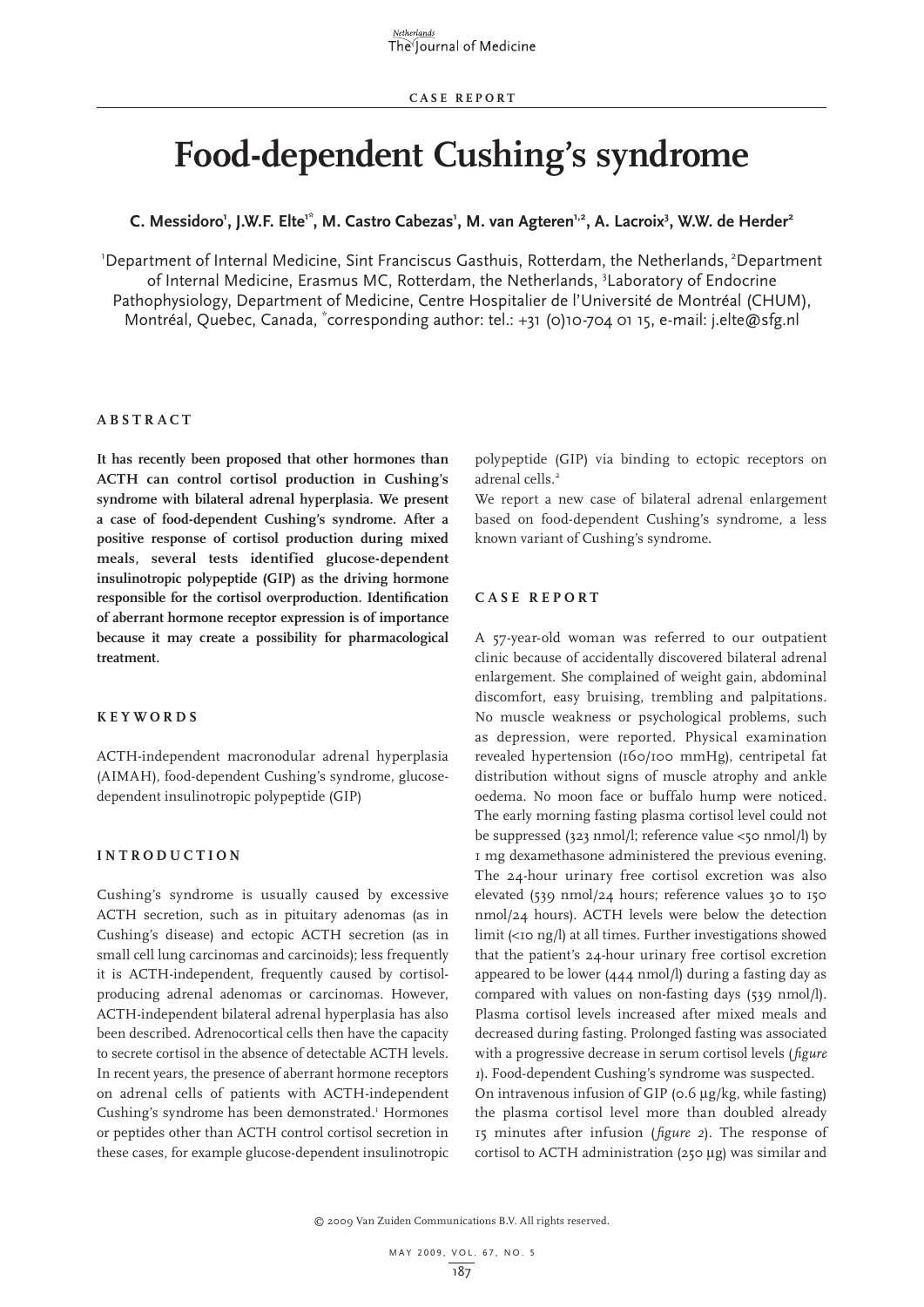#### Netherlands The Journal of Medicine





served as a reference test (data not shown). This proved food-dependent Cushing's syndrome in this patient.

A posture test was performed to screen for receptors to angiotensin II, vasopressin and catecholamines and the tests were negative.

Octreotide treatment before meals (0.1 mg subcutaneously 3 times/day) reduced plasma cortisol levels (*figure 3*). Urinary cortisol excretion was 414 nmol/l, lower than the other values (in the fasting or the non-fasting state).



According to our experience and that of others reported in the literature,<sup>3,4</sup> octreotide therapy only results in short-term suppression of the hypercortisolism. It was, therefore, decided not to treat the patient with octreotide. She subsequently underwent laparoscopic bilateral adrenalectomy. The left adrenal tissue weighed 11 grams and the right adrenal lesion weighed 120 grams. Both lesions were categorised as benign adrenocortical adenomas.

Total RNA was extracted from adrenals using Trizol (Invitrogen). Multiplex RT-PCR using QuantumRNA 18S rRNA as an endogenous control (Spencer & Christensen 1999) was performed according to recommendations by the manufacturer, as follows: the RT-PCR reaction was terminated when all samples were in the linear range of amplification. For each gene, seven RT-PCR reactions with a pool of cDNA from normal adrenals were performed using the specific primers, submitted to PCR and one tube was removed every four cycles, starting from the 12th cycle; then, all the PCR products were resolved in ethidium bromide stained 1.5% agarose gel, detected by Typhoon and quantified by ImageQuant. Cycle number was plotted against the log of the signal and a straight line was obtained for samples in linear range of amplification; the medium point was chosen. Multiplex PCR using two sets of primers, one to amplify the cDNA of interest and a second to amplify an endogenous control (18S rRNA - QuantumRNA 18S Internal Standards, Ambion Inc. Austin-Texas, USA), was performed. The product level of the gene of interest was normalised against the product from the control reaction. The PCR reactions contained 10 mM Tris-HCl (pH 8.3), 1.5 mM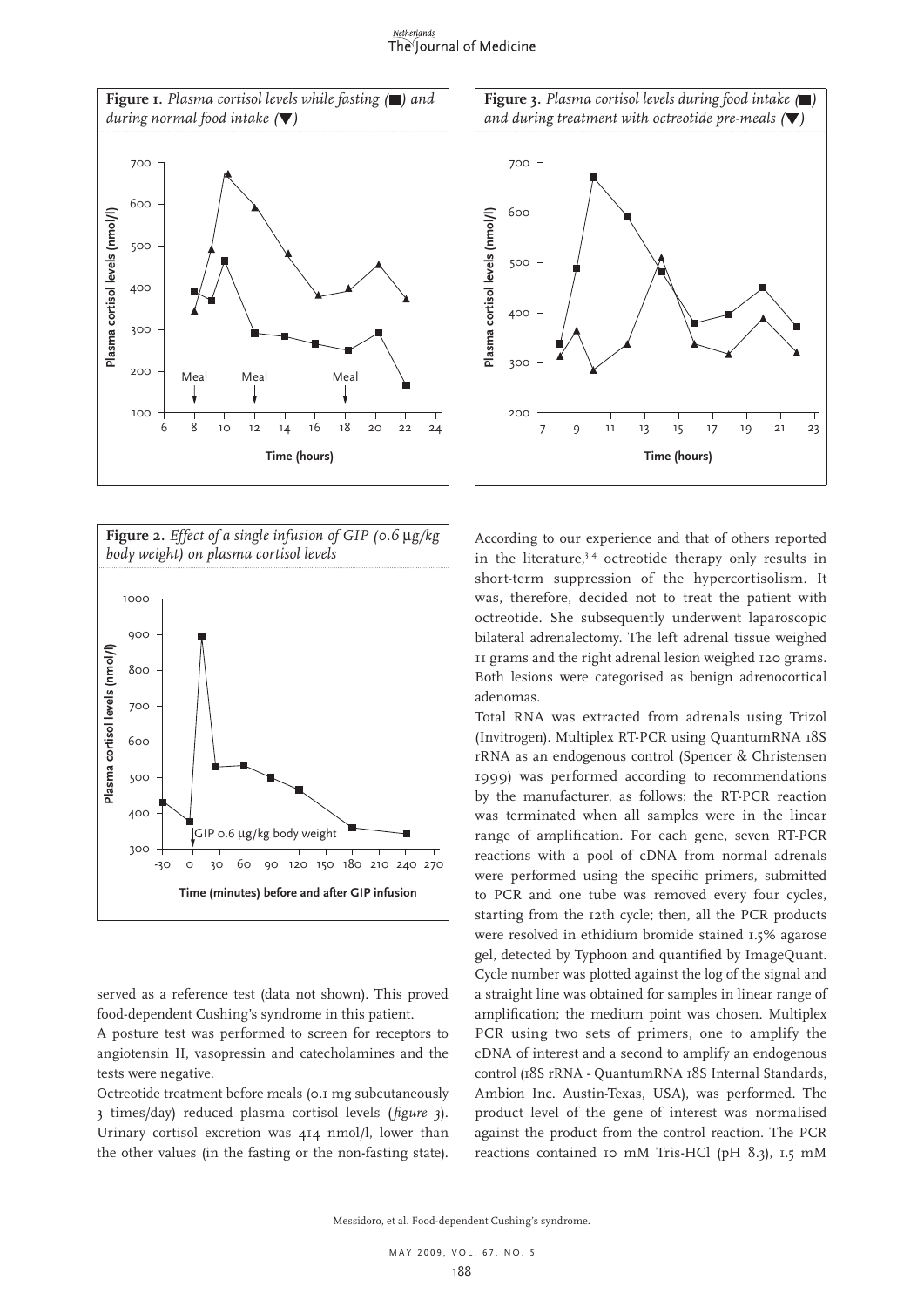MgCl2, 50 mM KCl, 0.2 mM each of deoxy-dNTP, 20 pmol each of sense and anti-sense primers specific for the gene of interest, 2 µl of RT reaction, 2.5 U Taq DNA polymerase and 2 µl of 18S PCR Primer Pair.<sup>5</sup> GIP receptor was found to be over-expressed on the adrenal tumour cells as compared with a normal adrenal or normal human pancreas (*figure 4).*

She gained weight in the first year postoperatively, and then lost a total of 3 kg. The hypertension resolved. The patient developed type 2 diabetes five years postoperatively, which is now well controlled with oral glucose-lowering drugs.



### **D i s cu s s i o n**

In recent years, new aetiologies of ACTH-independent unilateral and bilateral adrenal hyperplasia have been added to the spectrum of ACTH-independent Cushing's syndrome.

It has been established that the aberrant stimulation of steroidogenesis in ACTH-independent macronodular adrenal hyperplasia (AIMAH) and in some unilateral adenomas can be driven by ectopic receptors such as those for glucose-dependent insulinotropic peptide or gastric inhibitory polypeptide (GIPR), β-adrenergic receptors, vasopressin (V<sub>2</sub>-V<sub>2</sub> vasopressin receptor), serotonin (5-HT<sub>7</sub> receptor) and probably angiotensin II receptor (AT1R); it can also result from increased expression or altered activity of eutopic receptors such as those for vasopressin  $(V<sub>r</sub>$  vasopressin receptor), luteinising hormone/human chorionic gonadotropin  $(LH/hCGR)$  and serotonin (5-HT receptor).<sup>1</sup> The molecular mechanisms leading to the abnormal expression of eutopic and ectopic receptors in the adrenal glands of patients with AIMAH and less commonly in adrenal adenomas remains not completely understood.

In our case, the driving force behind the increased adrenal cortisol production appeared to be meals, i.e. a peptide or hormone released after meals, instead of ACTH. All healthy persons produce GIP from endocrine K cells in the small intestine (duodenum and proximal jejunum) after oral food intake.<sup>6</sup> This release increases with higher fat and carbohydrate intake and decreases with protein intake. GIP has a positive effect on the release and synthesis of insulin, thus its name: glucose-dependent insulinotropic polypeptide.

In patients with food-dependent Cushing's syndrome, GIP is released in physiological concentrations in the small intestine; however, because of the binding to the ectopic or overexpressed adrenal GIP receptors this results in a postprandial increase in plasma cortisol. Cortisol exerts its negative feedback on ACTH and CRH synthesis and leads to suppressed levels of plasma ACTH and thereby to low fasting cortisol levels. In some patients with GIP-dependent Cushing's syndrome, plasma cortisol levels are not as low, possibly as the result of the expression of more than one aberrant receptor. In this case report it was remarkable that in the fasting state cortisol levels also increased around the meal times (morning and evening). This could be a result of the presence of other aberrant receptors, but this has not been tested. In addition, no cortisol increase was found after lunch during feeding and fasting; this could be due to a bigger contribution of physiological morning and evening increases in cortisol than the result of the influence of GIP. The investigators did not screen for all possible receptors such as the glucagon receptor and the serotonin (5-HT4) receptor; a posture test was performed to screen for receptors to angiotensin II, vasopressin and catecholamines; these tests were negative. The presence of other aberrant receptors could, however, have influenced the cortisol pattern in this patient.

Until recently GIP receptors (GIPR) had not been found on either normal human adrenal cells<sup>2</sup> or on adrenal cells of a non-food-dependent Cushing's syndrome patient.7 Baldacchino *et al.* found GIPR to be expressed in a large number of human adult and foetal tissues. Data obtained by gene array and semi-quantitative RT-PCR showed an increase in the expression of several genes implicated in GIPR expression in the adrenal adenomas or bilateral macronodular hyperplasia of patients with GIP-dependent Cushing's syndrome. They were, however, also increased in some patients with non-GIP-dependent cortisol-secreting adenomas or with ACTH-dependent Cushing's disease.7 Further studies are necessary to clarify the molecular mechanisms responsible for the over expression of GIPR in zona fasciculata cells.

Octreotide administration before each meal prevented meal-induced increase of plasma cortisol and GIP levels.3

Messidoro, et al. Food-dependent Cushing's syndrome.